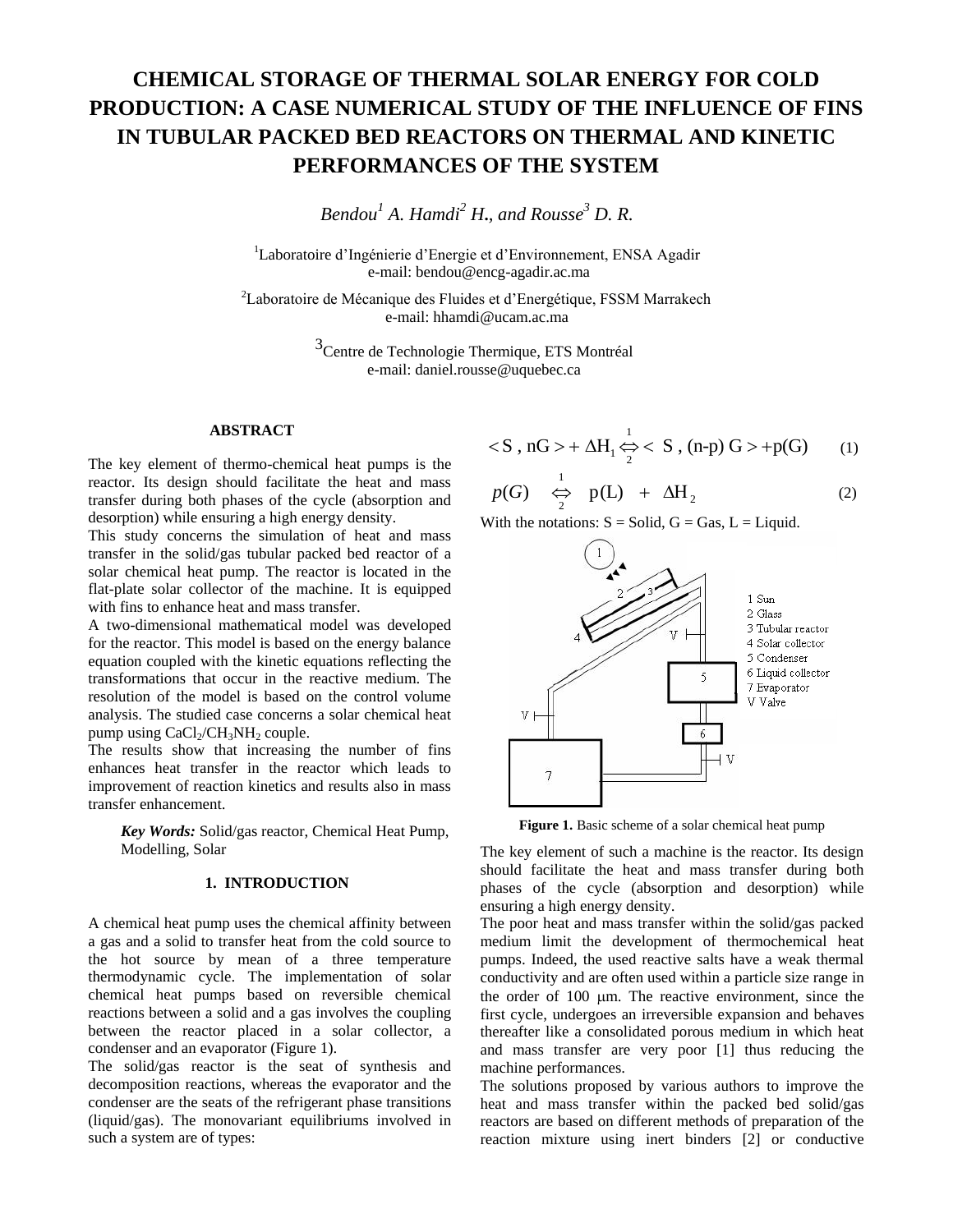supports [3]. In this context, the introduction of internal fins in the reactor can be an effective solution that improves heat and mass transfer by minimizing settlement and increasing the overall thermal conductivity of the medium.

This study focuses on the simulation of heat and mass transfer in the solid/gas tubular reactor located in the solar collector of the machine. The reactor is equipped with fins to enhance heat and mass transfer. The studied case concerns a solar chemical heat pump using  $CaCl<sub>2</sub>/CH<sub>3</sub>NH<sub>2</sub>$  couple.

# **2. MATERIALS AND METHODS**

### **2.1. Position of the problem**

The modelled system is a solid/gas packed bed tubular reactor equipped with fins and located in the flat-plate solar collector of a chemical heat pump based on the couple  $CaCl<sub>2</sub>/CH<sub>3</sub>NH<sub>2</sub>$ . The choice of this couple allows the use of a simple flat-plate solar collector with nonselective surface and leads to moderate operating pressures, thus reducing machine sophistications and cost. The solid reaction mixture consists of  $CaCl<sub>2</sub>$  salt mixed to a binder (Graphex) in a proportion of 20 % and with a compaction value  $Ns = 1542$  moles/m<sup>3</sup>. The choice of these values is inferred from performed studies aiming to optimize the rate of binder [2] and the compaction in solid/gas packed bed reactors [1]. The scheme in Figure 2 provides details, domains and dimensions of the modelled tubular reactor. The reactor is placed in the flat-plate solar collector of the machine as shown in Figure 1.



**Figure 2.** Cross section of the tubular modelled reactor showing the dimensions and the different domains considered.

#### **2.2. Involved equilibriums**

1

The involved equilibriums in such system are:  
\n
$$
<\text{Ca Cl}_2, 6\text{CH}_3NH_2>_{\text{s}} + \Delta H_{11} \frac{1}{\gamma} < \text{Ca Cl}_2, 4\text{CH}_3NH_2>_{\text{s}} + 2(\text{CH}_3NH_2)_G
$$
\n
$$
<\text{Ca Cl}_2, 4\text{CH}_3NH_2>_{\text{s}} + \Delta H_{12} \frac{1}{\gamma} < \text{Ca Cl}_2, 2\text{CH}_3NH_2>_{\text{s}} + 2(\text{CH}_3NH_2)_G
$$
\n
$$
(\text{CH}_3 \text{NH}_2)_{\text{G}} \overset{1}{\Leftrightarrow} [\text{CH}_3 \text{NH}_2]_{\text{L}} + \Delta H_2
$$

The conversion rates of the first and second equilibriums are noted respectively X and Y in this text. The enthalpies

 $\Delta H_{11}$  and  $\Delta H_{12}$ , accompanying these reactions have a value of 50 kJ/mol and the heat of condensation  $\Delta H_2$  has a value of 25.8 kJ /mol.

### **2.3. Operating cycle**

The complete operating cycle of the solar heat pump takes place in two different phases:

- Desorption condensation phase: in this higher pressure phase which takes place during the day, the heat quantities  $\Delta H_{11}$  and  $\Delta H_{12}$  are supplied, at the higher temperature  $T_{des}$ , by the hot source (solar collector), and permit the dissociation of the solid reagent. Simultaneously, the heat quantity  $\Delta H_2$  delivered by the system at the intermediate temperature  $T_{\text{con}}$  is released to the environment at the condenser level.
- Evaporation absorption Phase: in this lower pressure phase which takes place during the night, the amount of heat  $\Delta H_2$  is withdrawn from the cold medium at the lower temperature  $T_{eva}$ , whereas the amounts of heat  $\Delta H_{11}$  and  $\Delta H_{12}$  released by the system at the temperature  $T_{\text{abs}}$ , during the absorption of gas by the solid reagent, are evacuated to ambient trough the solar collector.

#### **2.4. Model hypothesis**

To establish the simulation model, the following simplifying assumptions are adopted:

• the gas flow rate is low, and therefore the convective transfer is negligible,

• the exchange between the solid and the gas is neglected; they are considered to be at the same temperature,

• the vapour - liquid phase change process of the refrigerant is instantaneous,

• the accumulation of heat in the vapour phase is neglected. The methylamine is constantly under the conditions of vapour-liquid equilibrium. The constraint pressure is imposed by the equilibrium phase change and pressure variations are simply related to the changes in temperature of the evaporator/condenser by the Clausius-Clapeyron relationship.

Given these simplifying assumptions, the behaviour of the reactor can be described by the thermal balance in solid phase including the production or consumption of heat due to chemical reactions and the kinetic equations reflecting the transformations that occur in the reactive medium.

### **2.5. Energy balance**

The heat balance of the solid phase contains a diffusion term, an accumulation term, and a source term proportional to the

$$
\rho C_p \frac{\partial T}{\partial t} = \nabla (\lambda \nabla T) \pm 2N_s \Delta H \left( \frac{\partial X}{\partial t} + \frac{\partial Y}{\partial t} \right)
$$
 (3)

With  $\Delta H = \Delta H_{11} = \Delta H_{22}$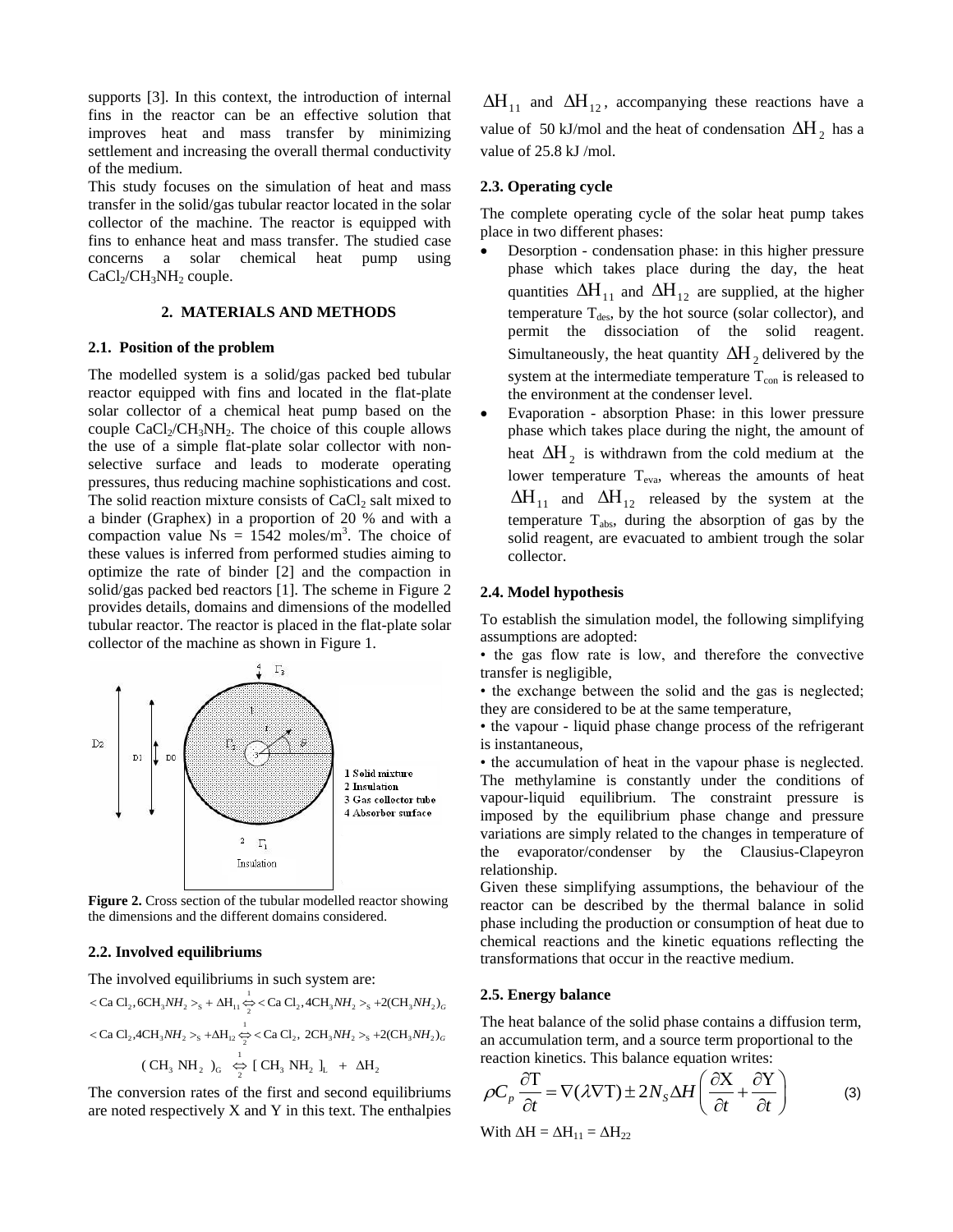The heat capacity  $\rho(X,Y)C_p(X,Y)$  of the mixture may be calculated by simply taking into account the composition and capacities of the components in the mixture. This heat capacity is given by the equation [4]:<br>  $\rho C p(X, Y) = N s [556.8 - 157(X + Y)]$  (4)

$$
\rho.Cp(X,Y) = Ns[556.8 - 157(X+Y)] \tag{4}
$$

The apparent thermal conductivity of the reaction mixture  $\lambda(X,Y)$  varies depending on the composition of the medium. The expression for estimating the conductivity expressed in  $W/m^2K$ , during the two phases of absorption and desorption writes as follows [5]:

$$
\lambda(X,Y) = 0.48 - 0.22X - 0.02Y\tag{5}
$$

# **2.6. Kinetic equations**

The medium considered undergoes two successive reactions with associated rates noted X and Y, each varying in the range  $0 - 1$ . The involved kinetic equations are:

*Desorption phase*

are:  
\n
$$
\frac{\partial X}{\partial t} = C_{1D} (1 - X)^{m_{1D}} \exp(-\frac{d_{1D}}{T}) \left[ \frac{\Delta H_{11}}{R} \left( \frac{1}{Teqx} - \frac{1}{T} \right) \right]
$$
\n
$$
\frac{\partial Y}{\partial t} = C_{2D} (1 - Y)^{m_{2D}} X^{nD} \exp(-\frac{d_{2D}}{T}) \left[ \frac{\Delta H_{12}}{R} \left( \frac{1}{Teqy} - \frac{1}{T} \right) \right]
$$
\n(6)

(7)

*Absorption phase*

(7)  
\n
$$
\frac{\partial X}{\partial t} = C_{1A} (1 - X)^{m_{1A}} Y^{n_A} \exp(-\frac{d_{1A}}{T}) \left[ \frac{\Delta H_{11}}{R} \left( \frac{1}{T} - \frac{1}{T e q x} \right) \right]
$$
\n(8)  
\n
$$
\frac{\partial Y}{\partial t} = C_{2A} (1 - Y)^{m_{2A}} \exp(-\frac{d_{2A}}{T}) \left[ \frac{\Delta H_{12}}{R} \left( \frac{1}{T} - \frac{1}{T e q y} \right) \right]
$$
\n(9)  
\nFig. (9)

All the factors involved in the chemical kinetic model have been identified [5] from experimental results [1]. These values are grouped in Table 1 below.

**Table 1.** Parameters of Chemical Kinetics

| Factor<br>S | C <sub>1</sub><br>$(S^{-1})$ | C <sub>2</sub><br>$(S^{-1})$ | d1<br>$(K^{-})$ | d2<br>(K <sup>2</sup> ) | m1       | m2   | n   |
|-------------|------------------------------|------------------------------|-----------------|-------------------------|----------|------|-----|
| Deso.       | 0.006<br>2                   | 0.003                        | 855             | 640                     | 1.1<br>7 | 1.43 | 1.9 |
| Abso.       | 0.075                        | 0.045                        | 190<br>0        | 120                     | 0.7      | 1.05 | 1.5 |

# **2.7. Equilibrium state equation**

At equilibrium, the Clapeyron relationship is used to express the pressure as a function of temperature:

$$
Ln(P) = -\frac{\Delta H}{RT} + \frac{\Delta S}{R}
$$
\n(10)

# **2.8. Numerical resolution**

The simulation model consists of a partial differential equation and two nonlinear differential equations. The resolution of this model is performed using the method of control volumes.

# **3. RESULTS**

The simulation results concern the heat and mass transfer in a solid/gas reactor equipped with internal fins. The reactor is placed in the flat-plate solar collector of a solar chemical heat pump using the couple  $CaCl<sub>2</sub>/CH<sub>3</sub>NH<sub>2</sub>$ .

Figure 3 shows the evolution of the solar power radiation received by the cylindrical reactor. It is clear that the solar power received is highly dependent on angle  $\theta$  i.e. on the position of each point on the external surface of the cylindrical tube represented in Figure 2.



**Figure 3.** Evolution of the solar radiation power received by the cylindrical reactor, for the typical simulated day, as a function of time and position on the outer surface of the reactor.

#### **3.1. Influence of the number of fins**

We are interested by the influence of internal fins on the heat and mass transfer within the reactor. To achieve this objective, the following cases were simulated: reactor without fins, with one fin, two fins and four fins.

The influence of the number of fins on the performances of the reactor was studied by plotting the iso-values (isotherms and conversion rates) at different instants for both phases of the cycle: absorption and desorption.

The simulation results presented here are the temperature and global conversion rate  $(X_g = X + Y)$  fields in the reactor during the desorption phase.

The isotherms are plotted at  $t = 13.4$  h (see figure 4). In Table 2, are reported the minimum and maximum temperatures for each configuration.

The iso conversion rates are plotted at  $t = 13.4$  h (see figure 5). In Table 3, are reported the minimal and maximal global conversion rates for each configuration.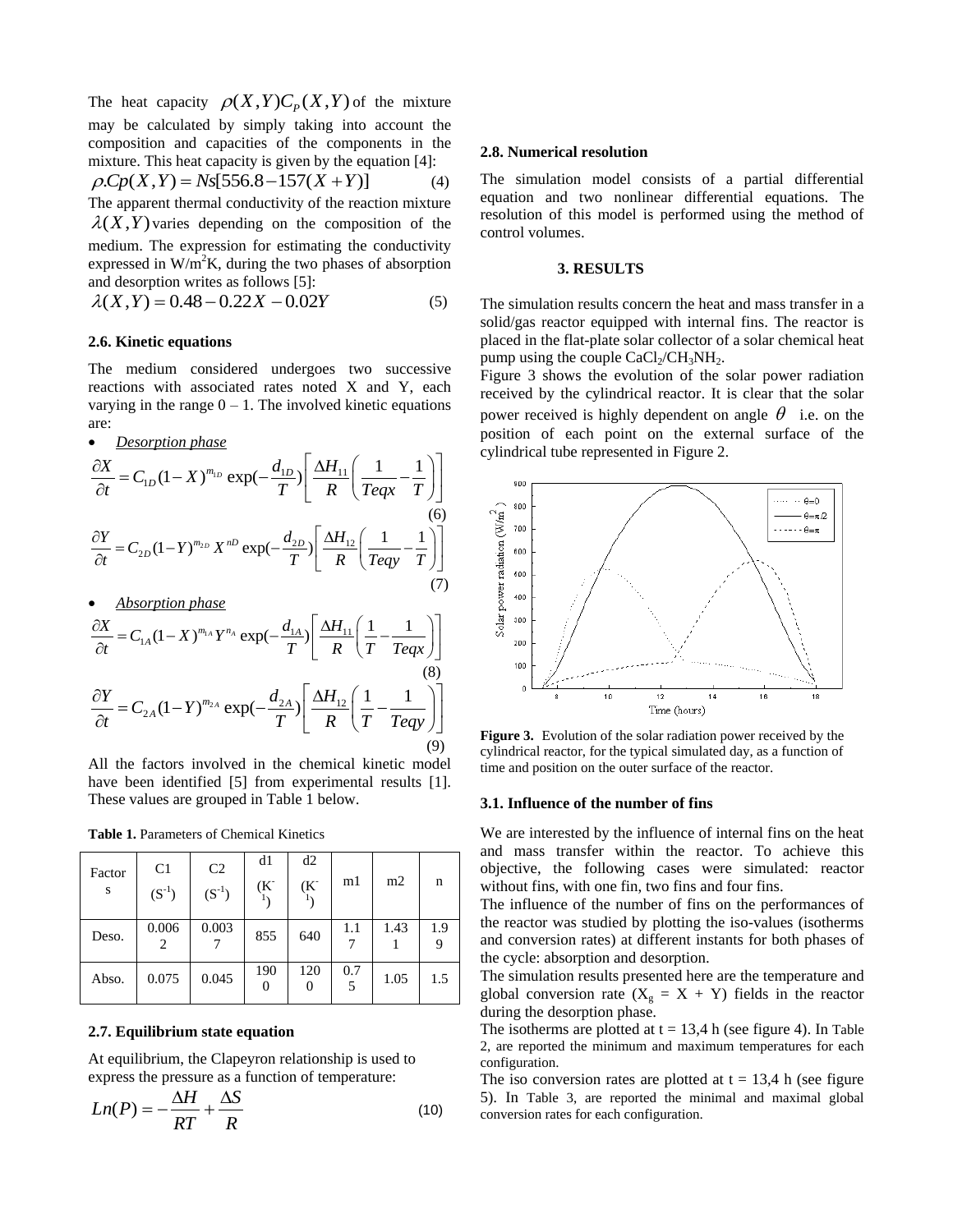

**Figure 4 .** Isotherms within the reactor in desorption phase at t=13.4 h. The configurations: reactor without fins, reactor with one, two and four fins are represented.

**Table 2.** Minimal and maximal temperatures, in desorption phase at  $t = 13.4$  h, for different number of fins configurations.

| Number  | Minimal     | Maximal     | Maximal    |
|---------|-------------|-------------|------------|
| of fins | Temperature | Temperature | Difference |
|         |             |             |            |
|         | 321.2       | 332.1       | 10.9       |
|         | 321.3       | 331.5       | 10,2       |
|         | 321.7       | 330.7       |            |
|         | 322.4       | 329.5       |            |

desorption phase at t=13.4 h. The configurations: reactor without fins, reactor with one, two and four fins are represented.

**Table 3.** Minimal and maximal global conversion rates, in desorption phase at  $t = 13.4$  h, for different number of fins configurations.

|                   | Minimal           | Maximal           |            |
|-------------------|-------------------|-------------------|------------|
| Number<br>of fins | Global reaction   | Global reaction   | Maximal    |
|                   | Rate $X_{\sigma}$ | Rate $X_{\sigma}$ | Difference |
|                   | 0.276             | 0.752             | 0,476      |
|                   | 0.273             | 0.726             | 0,453      |
|                   | 0.297             | 0.702             | 0,405      |
|                   | 0.305             | 0.650             | 0.345      |